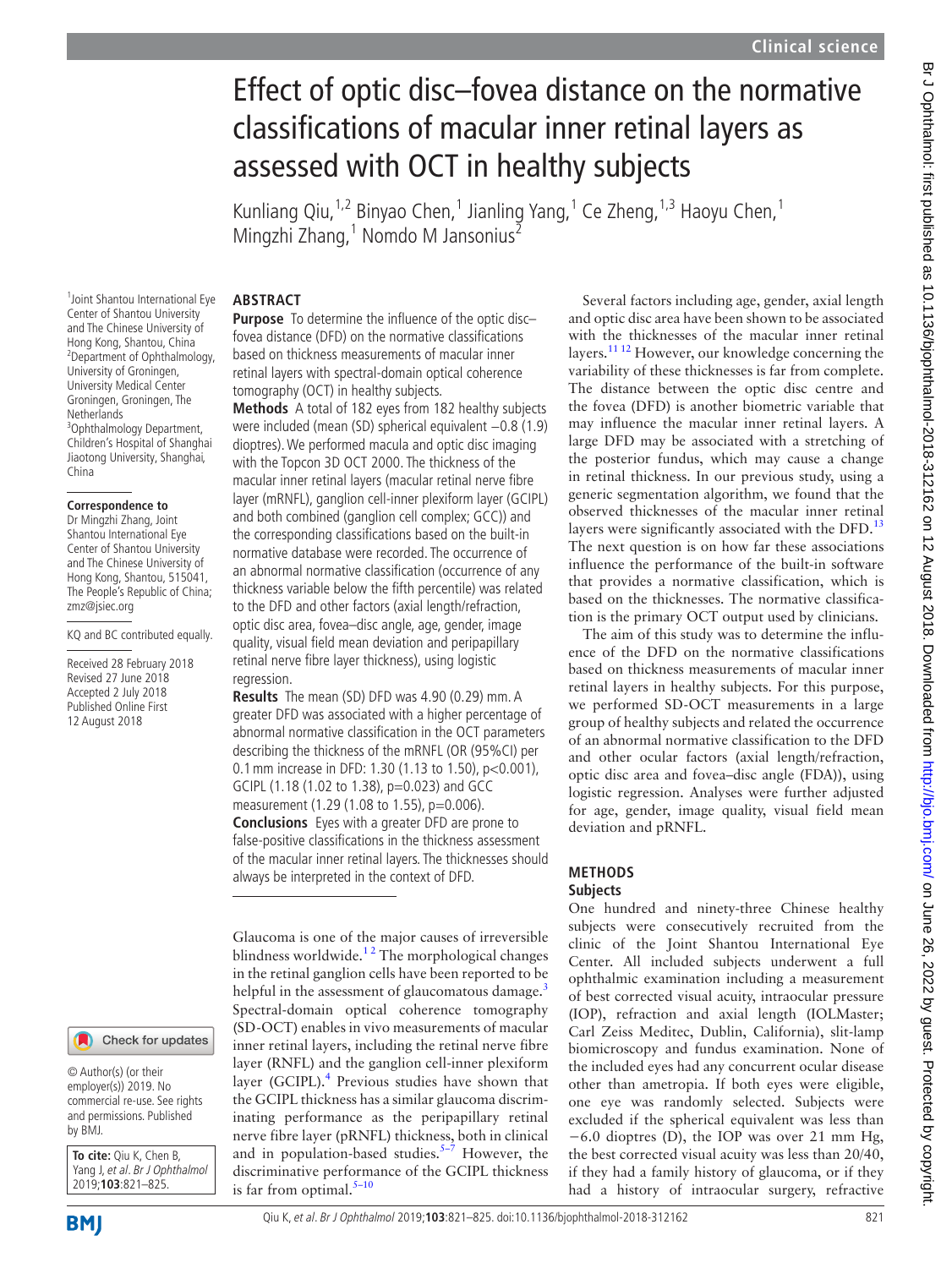surgery, neurological disease, macular degeneration, glaucoma or diabetes.

#### **Visual field testing**

Visual field testing was performed with standard automated perimetry, using the 24–2 SITA (Swedish interactive thresholding algorithm) standard strategy (Humphrey Field Analyzer II; Carl Zeiss Meditec). Only reliable visual field tests with fixation loss less than 20% and false-positive and false-negative less than 10% were included in the study.<sup>14 15</sup> All the included visual field tests were within normal limits in the glaucoma hemifield test and had a pattern standard deviation p value>5%.

### **Optical coherence tomography**

Each eye was imaged using the Topcon 3D OCT 2000 software (V.8.11; Topcon). Both the ganglion cell complex (GCC) 3D scan 512×128 protocol and the optic disc 3D scan 512×128 protocol were performed. Images with eye movements during image acquisition were excluded and retaken. All the included images had a minimum image quality score of 45 as recommended by the manual of the device (median value  $58$ ).<sup>[16](#page-4-7)</sup> The GCC scan protocol, which has a scan area of  $7\times7$  mm<sup>2</sup>, was used for the thickness measurements of the different inner retinal layers in an area of  $6\times6$  mm<sup>2</sup> centred at the fovea. The built-in software was used to generate thickness maps.

We recorded the superior, inferior and total (average of superior and inferior) thickness of the macular RNFL (mRNFL), GCIPL and GCC (combination of mRNFL and GCIPL). We also recorded the corresponding classification (within normal limits (green on printout), below P5 (yellow) and below P1 (red)), which is based on the internal normative database. We further recorded, for each of the three layers (mRNFL, GCIPL and GCC), the fourth thickness parameter as provided by the device, being the presence of an abnormal normative classification in the thickness deviation map. Each thickness deviation map consists of a 10×10 grid. A cell in this grid is colour-coded yellow or red if the thickness in the concerning cell is below the lower 95% ('borderline') or 99% ('outside normal limits') of the centile ranges, respectively. In the present study, an abnormal normative classification in the thickness deviation map was defined as an area of at least three contiguously colour-coded (yellow or red) cells, not including the cells directly adjacent to the fovea. Disc area and pRNFL thickness were recorded from the analysis printout of the optic disc scan protocol.

#### **Measurement of DFD and FDA**

DFD was manually measured on fundus photographs (taken with the fundus camera of the OCT system at an angle of  $45^{\circ}$  centred at the fovea) with ImageJ software (available in the public domain at <http://rsbweb.nih.gov/ij/>; <www.nih.gov>, National Institutes of Health, Bethesda, Maryland, USA), based on the coordinates of the fovea and the optic disc centre. First, a rectangle was fitted to the height and width of the optic disc manually. Two diagonal lines were drawn, and their crossing was considered as the centre. Subsequently, DFD was determined. We also measured the FDA. FDA was defined as the angle between the disc–fovea line and a horizontal line through the fovea. A positive FDA value indicates that the fovea is located inferiorly with respect to the optic disc centre.

# **Statistical analysis**

Partial correlation tests were performed to determine the effect of DFD on the thickness of the mRNFL, GCIPL and GCC.

<span id="page-1-0"></span>

| Table 1                          | Characteristics of the study population ( $n=182$ ) |                 |  |  |  |
|----------------------------------|-----------------------------------------------------|-----------------|--|--|--|
|                                  | Mean±SD                                             | Range           |  |  |  |
| Age, years                       | $43.8 \pm 15.6$                                     | $20 - 78$       |  |  |  |
| Refractive error (dioptre)       | $-0.80 + 1.92$                                      | $-6.00$ to 2.75 |  |  |  |
| Axial length (mm)                | $23.63 \pm 1.11$                                    | 20.74-26.70     |  |  |  |
| Visual field mean deviation (dB) | $-1.15+1.23$                                        | $-6.67$ to 1.78 |  |  |  |
| DFD (mm)                         | $4.90 + 0.29$                                       | $3.98 - 5.66$   |  |  |  |

| FDA (°)                   | $9.60 \pm 3.48$ | $-2.56$ to 21.10 |
|---------------------------|-----------------|------------------|
| Disc area $\text{(mm}^2)$ | $2.24 \pm 0.39$ | $1.28 - 3.28$    |
| Average pRNFL (µm)        | $107.6 \pm 8.8$ | 79-131           |
| GCC scan image quality    | $57.8 + 4.3$    | $45 - 66$        |
| Average mRNFL (µm)        | $36.7 + 4.0$    | $27 - 48$        |
| Average GCIPL (µm)        | $69.7 + 4.6$    | $57 - 82$        |
| Average GCC (µm)          | $106.5 + 7.0$   | 89-121           |

DFD, disc–fovea distance; GCC, ganglion cell complex; GCIPL, ganglion cell-inner plexiform layer; mRNFL, macular retinal nerve fibre layer; pRNFL, peripapillary retinal nerve fibre layer.

These tests were adjusted for axial length, optic disc area, FDA, age, gender, image quality, visual field mean deviation and average pRNFL thickness. Factors associated with an abnormal normative classification based on the thickness deviation map of the mRNFL, GCIPL and GCC were evaluated with logistic regression analysis. We used backward stepwise regression by including initially all variables (DFD, axial length, optic disc area, FDA, age, gender, image quality, visual field mean deviation and average pRNFL thickness) and subsequently removing, one at a time, those variables with  $p > 0.05$ , starting with the variable with the highest p value. A p value less than 0.05 was considered statistically significant. Analyses were performed using SPSS V.22.0 software.

# **Results**

Eleven subjects were excluded because of an unreliable visual field test (five subjects), poor quality of the fundus photographs (four subjects) or poor OCT scan quality (two subjects). As a result, we included 182 eyes from 182 subjects (106 women; 95 right eyes). [Table](#page-1-0) 1 shows the demographics of the study population. The mean (SD; range) DFD was 4.90 (0.29; 3.98–5.66) mm. [Table](#page-1-1) 2 demonstrates the associations between DFD and mRNFL, GCIPL, and GCC thickness. DFD, adjusted for other

<span id="page-1-1"></span>

|                                                                         | Table 2 Associations between DFD and the average thickness of |  |  |  |
|-------------------------------------------------------------------------|---------------------------------------------------------------|--|--|--|
| the macular inner retinal layers, adjusted for axial length, optic disc |                                                               |  |  |  |
| area, FDA, age, gender, image quality, visual field mean deviation and  |                                                               |  |  |  |
| average pRNFL thickness (n=182; partial correlation analysis)           |                                                               |  |  |  |

DFD, disc–fovea distance; FDA, fovea–disc angle; GCC, ganglion cell complex; mRNFL, macular retinal nerve fibre layer; pRNFL, peripapillary retinal nerve fibre layer.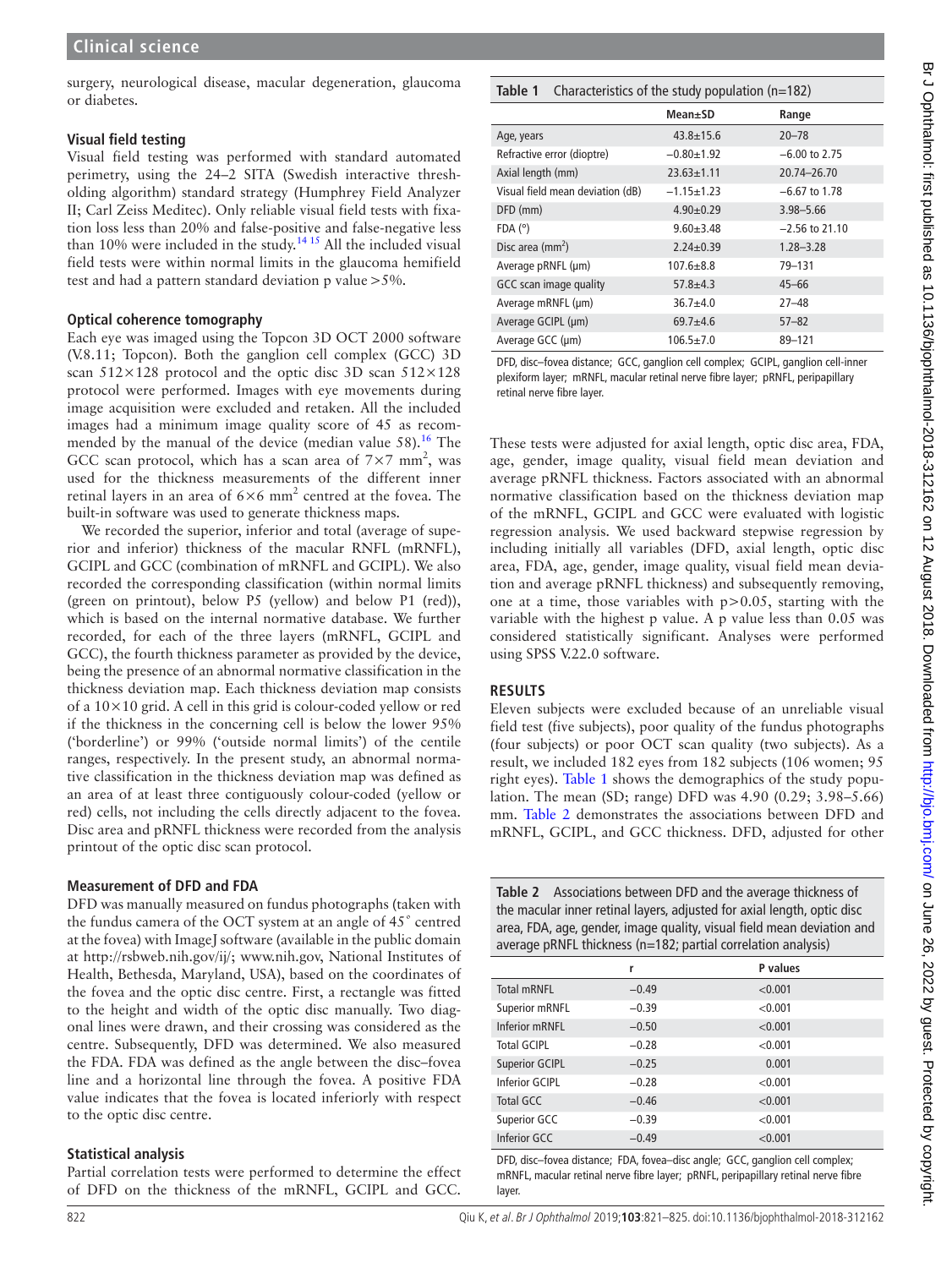

<span id="page-2-0"></span>**Figure 1** Percentages of eyes classified as abnormal according to the four optical coherence tomography parameters (superior thickness, inferior thickness, total thickness and cluster in thickness deviation map) for the macular retinal nerve fibre layer (mRNFL), ganglion cell-inner plexiform layer (GCIPL) and ganglion cell complex (GCC).

covariates, correlated negatively with all the thicknesses of the macular inner retinal layers (all p≤0.001).

The overall frequency of  $\geq 1$  abnormal normative classification (abnormally low average thickness superior, inferior or total, or an abnormal normative classification based on the thickness deviation map; for definitions see the Methods section) was 73.1% (134 eyes) for the mRNFL, 23.1% (42 eyes) for the GCIPL and 19.2% (35 eyes) for the GCC, respectively. [Figure](#page-2-0) 1 shows the number of eyes classified as abnormal according to the four employed parameters (superior, inferior or total thickness, cluster in the thickness deviation map) for the different macular inner retinal layers. As can be seen in this figure, an abnormal classification in the thickness deviation map most often occurred in the mRNFL (abnormal classification 73.1%, 23.1% and 19.2% for the mRNFL, GCIPL and GCC, respectively; p<0.001, two-way analysis of variance).

Eyes that classified as abnormal according to at least one of the four employed parameters had a significantly greater DFD (4.95 vs 4.78 mm, p<0.001 for mRNFL; 4.95 vs 4.88 mm, p<0.001 for GCIPL; 5.00 vs 4.88 mm, p=0.027 for GCC) than that of eyes classified as normal. [Table](#page-2-1) 3 presents the logistic analysis. After adjusting for the effects of other covariates, a greater DFD was associated with an increased occurrence of an abnormal normative classification based on the thickness deviation map for the mRNFL (OR (95% CI) per 0.1 mm increase in DFD: 1.30 (1.13 to 1.50), p<0.001), GCIPL (1.29 (1.08 to 1.55), p=0.005) and GCC measurement (1.18 (1.02 to 1.38),  $p=0.006$ ).

[Figure](#page-3-0) 2 demonstrates the effect of the DFD on the normative classifications for the mRNFL, GCIPL and GCC in four healthy eyes. With increasing DFD, an increasing number of parameters were reported to be borderline or outside normal limits.

#### **Discussion**

A greater DFD is associated with a higher percentage of abnormal normative classification for the OCT parameters describing the thickness of the mRNFL, GCIPL and GCC in healthy subjects.

In a previous study, we found that the DFD was significantly associated with the thickness of individual macular intraretinal <span id="page-2-1"></span>**Table 3** Factors associated with an abnormal normative classification based on the thickness deviation map of the macular inner retinal layers mRNFL, GCIPL and GCC (n=182; logistic regression analysis)

|       |                        | OR (95% CI)           | P values |
|-------|------------------------|-----------------------|----------|
| mRNFL |                        |                       |          |
|       | DFD (per 0.1 mm)       | 1.30 (1.13 to 1.50)   | < 0.001  |
|       | Disc area (per $mm2$ ) | 0.18 (0.07 to 0.49)   | < 0.001  |
| GCIPL |                        |                       |          |
|       | DFD (per 0.1 mm)       | 1.18 (1.02 to 1.38)   | 0.023    |
|       | Age (per year)         | 1.05 (1.03 to 1.09)   | 0.001    |
|       | pRNFL (per um)         | $0.90$ (0.85 to 0.95) | 0.02     |
|       | Gender (female)        | 2.39 (1.01 to 5.62)   | 0.037    |
|       | Axial length (per mm)  | 2.10 (1.32 to 3.31)   | < 0.001  |
| GCC   |                        |                       |          |
|       | DFD (per 0.1 mm)       | 1.29 (1.08 to 1.55)   | 0.006    |
|       | pRNFL (per µm)         | 0.87 (0.82 to 0.92)   | < 0.001  |
|       | Age (per year)         | 1.04 (1.01 to 1.07)   | 0.008    |
|       |                        |                       |          |

DFD, disc–fovea distance; GCC, ganglion cell complex; GCIPL, ganglion cell-inner plexiform layer; mRNFL, macular retinal nerve fibre layer; pRNFL, peripapillary retinal nerve fibre layer.

layers as measured with a generic segmentation algorithm.<sup>13</sup> In the current study, we confirmed our previous finding by using the built-in software of the OCT device, and we showed that the DFD has a clinically relevant impact on the normative classifications and is an important, independent factor determining the thickness of the macular inner retinal layers. To the best of our knowledge, no other reports regarding DFD and OCT-based normative classifications have been published thus far. A longer axial length has been found to be associated with a higher percentage of abnormal normative classifications for the GCIPL. $8-10$  This is in agreement with our findings. Previous studies reported that the disc area was associated with false-positive results with regard to pRNFL but not GCIPL.<sup>89</sup> In agreement with this, we found that disc area was significantly associated with an abnormal normative classification for the mRNFL but not for the GCIPL or GCC. It has been reported that the FDA was significantly associated with the distribution of the pRNFL,<sup>17</sup> and Kim *et al*<sup>[8](#page-4-8)</sup> reported that the FDA was significantly associated with an abnormal normative classification for the GCIPL. In the current study, we did not detect a significant association between the FDA and an abnormal normative classification for the macular inner retinal layers. Differences in study design could have contributed to these conflicting results, such as different measurement area of the GCIPL, different study populations and adjustment for other covariates. In agreement with our findings, Mwanza *et al* reported that the glaucoma diagnostic performance of RNFL parameters did not improve by correcting the RNFL profiles for the FDA.<sup>[18](#page-4-10)</sup> In our study, age appeared to be significantly associated with an abnormal normative classification, despite the fact that the normative database is age-corrected. This suggests that the normative database is not optimal for our current study population. Ethnic differences in macular inner retinal layer thicknesses have been reported.<sup>[11 19](#page-4-4)</sup> The device used has four different normative databases: Caucasian, Hispanic, African and Asian. In the current study, we used the Asian database, which is based on subjects from China, Japan and Korea (personal communication with Topcon Corporation).

It is worth to note that a high percentage (73%) of abnormal normative classifications was observed for the mRNFL in the present study. Assessment of the mRNFL has been reported to be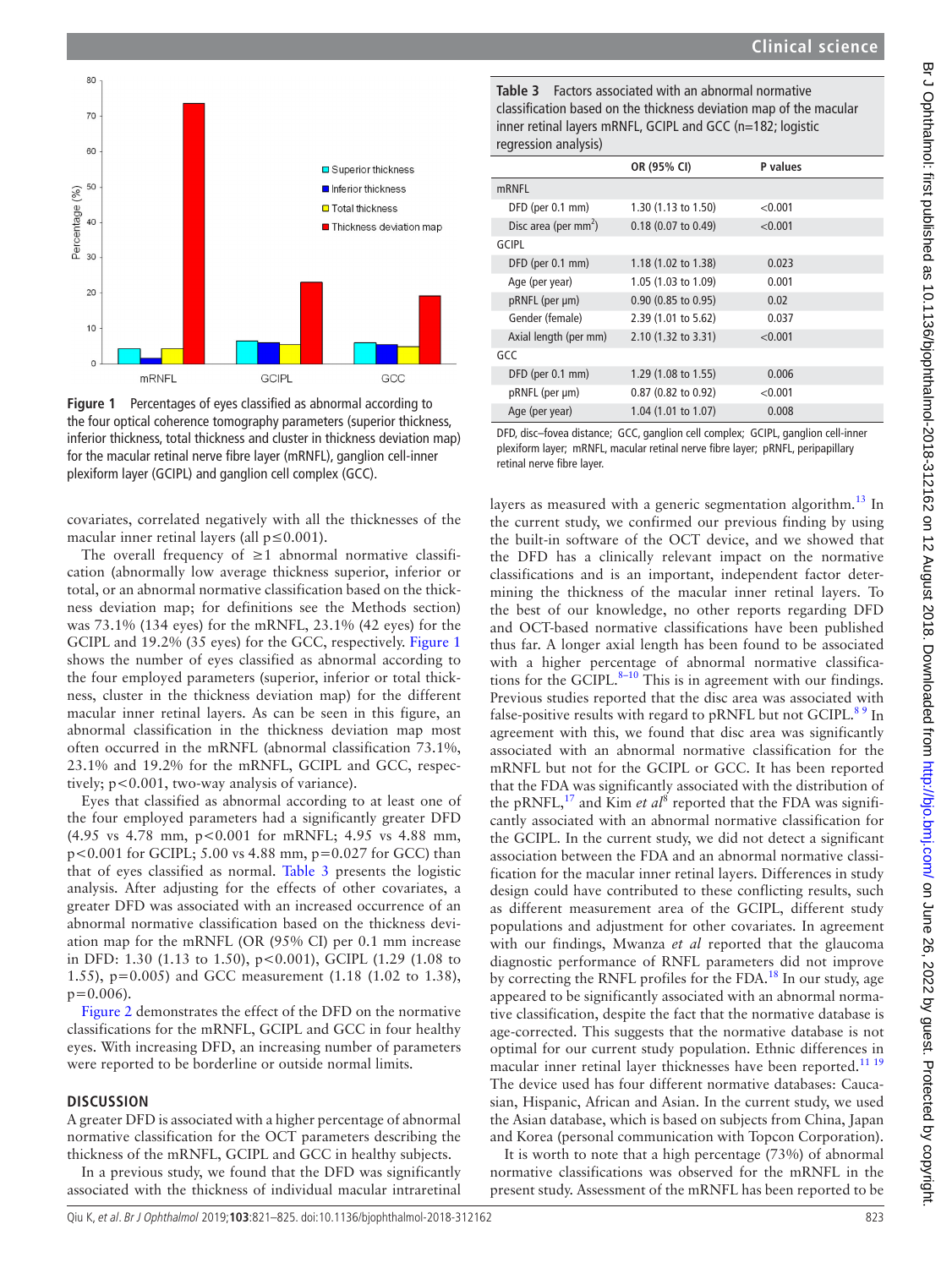

Case 3: DFD=4.95mm

Case 4: DFD=5.25mm

<span id="page-3-0"></span>**Figure 2** Four cases demonstrating the association between the DFD and the occurrence of abnormal normative classifications in the optical coherence tomography printout. DFD, disc–fovea distance; GCL, ganglion cell layer; RNFL, retinal nerve fibre layer.

useful in glaucoma diagnosis, $20-22$  but the reported areas under the receiver operating characteristic curves (AUCs) ranged from 0.589 to 0.940 for detecting patients with early glaucoma with high myopia,<sup>[21](#page-4-12)</sup> and similar values (0.486-0.859) were found in another study. $22$  These AUC values show that improvement in diagnostic performances is needed, and reducing noise by adjusting for factors that contribute to the observed variability is a logical approach. The DFD is one of these factors that can easily be determined from data available in the scans.

Several limitations exist in the current study. First, only Chinese subjects were included. As racial differences in macular thickness have been reported,<sup>19</sup> the current findings may not apply to other populations. A second limitation is the cross-sectional nature of the present study. Some eyes with subclinical glaucomatous damage may have been included accidentally. Although strict inclusion and exclusion criteria were applied, future longitudinal follow-up is necessary to confirm our results. On the other hand, if such a longitudinal study would reveal the spurious inclusion of early glaucoma cases, the DFD would be a risk factor for glaucoma rather than for a false-positive classification. Finally, some of the current results may not apply to other OCT devices, as there are differences in scan protocol, segmentation algorithm and normative database between different devices. The strengths of the present study are the strict inclusion and exclusion criteria and the large sample size.

Why is the DFD associated with the thickness of the mRNFL, GCIPL and GCC? Regarding the mRNFL thickness, a possible explanation is the difference in scan area for the mRNFL assessment between eyes with different DFD. In eyes with a greater DFD, the OCT scan area (centred at the fovea) is farther away from the optic disc. The RNFL is thinner farther away from the optic disc than it is closer to the disc. $^{23}$  Thus, one would expect to find that the mRNFL is thinner in eyes with a greater DFD.

With respect to the GCIPL thickness, one possible explanation is the stretching of the posterior fundus. In a previous study, the DFD has been reported to be associated with the peripapillary retinal nerve fibre distribution in healthy eyes.<sup>24</sup> We speculate that the posterior fundus in eyes with a greater DFD is stretched, which may cause a decrease in GCIPL thickness in the macular region. Importantly, stretching of the posterior pole could also be caused by an increase in axial length, but our multivariable analysis showed that the DFD is an independent factor. Image magnification could play a role as well, but in our earlier studies we showed that the associations between DFD and layer thicknesses (in  $\mu$ m) were also found in a group of subjects with a very narrow axial length range.<sup>13 25</sup> In the present study, the mRNFL and GCIPL thicknesses were both significantly and negatively associated with the DFD. The observed significant and negative correlation between the DFD and the GCC thickness is a logical consequence, as the mRNFL and GCIPL form together the GCC.

In conclusion, eyes with a greater DFD are prone to false-positive classification in the thickness assessment of the macular inner retinal layers. The thicknesses should always be interpreted in the context of DFD. DFD-adjusted normative databases should be developed, and future research should evaluate such normative databases in terms of improvement in diagnostic performance.

**Contributors** Involved in study design and conduct: MZ, CZ, HC; data collection, management, analysis: KQ, BC, CZ, JY; interpretation: MZ, NMJ, KQ; and manuscript preparation, review or approval: MZ, NMJ, KQ.

**Funding** The present study was supported by grant no 81486126, from the National Nature Science Foundation of China; by grant no 2014KQNCX075, from the Foundation for Distinguished Young Talents in Higher Education of Guangdong, China; and by the University of Groningen Abel Tasman Talent Program (University Medical Center Groningen/Shantou University Medical College). The funding organisations had no role in the design, conduct, analysis or publication of this research.